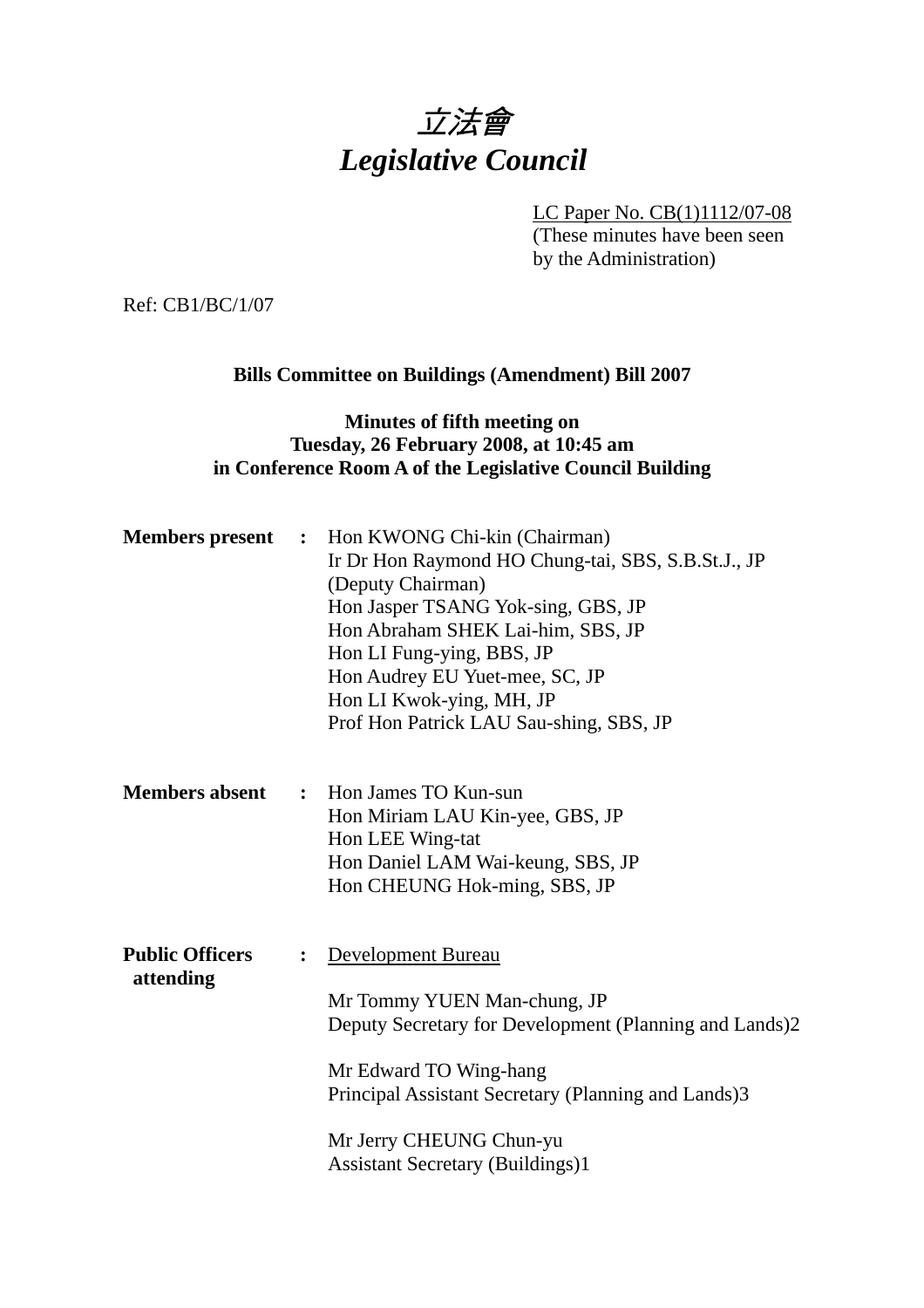|                             | <b>Buildings Department</b>                                                                                               |
|-----------------------------|---------------------------------------------------------------------------------------------------------------------------|
|                             | Mr CHEUNG Hau-wai, JP<br>Director of Buildings                                                                            |
|                             | Mr LAM Siu-tong<br><b>Assistant Director (Support)</b>                                                                    |
|                             | Department of Justice                                                                                                     |
|                             | Mr Allen LAI Kai-pang<br><b>Senior Government Counsel</b>                                                                 |
|                             | Ms Carmen CHU Ying-hung<br><b>Senior Government Counsel</b>                                                               |
|                             | Miss Selina LAU Suet-ching<br><b>Senior Government Counsel</b>                                                            |
| <b>Clerk in attendance:</b> | Ms YUE Tin-po<br>Chief Council Secretary (1)3                                                                             |
| <b>Staff in attendance:</b> | Miss Monna LAI<br><b>Assistant Legal Adviser 7</b>                                                                        |
|                             | Ms Guy YIP<br>Senior Council Secretary (1)5                                                                               |
| I.                          | <b>Confirmation of minutes of meeting</b><br>(LC Paper No. CB(1)880/07-08<br>-- Minutes of meeting on 26 January<br>2008) |
|                             | The minutes of the meeting held on 26 January 2008 were confirmed.                                                        |

**II. Paper issued since last meeting**   $(LC$  Paper No.  $CB(1)878/07-08(01)$  -- Submission from Friends of the *(Chinese version only)* Earth (HK))

2. Members noted that the above paper had been issued for the Bill Committee's information.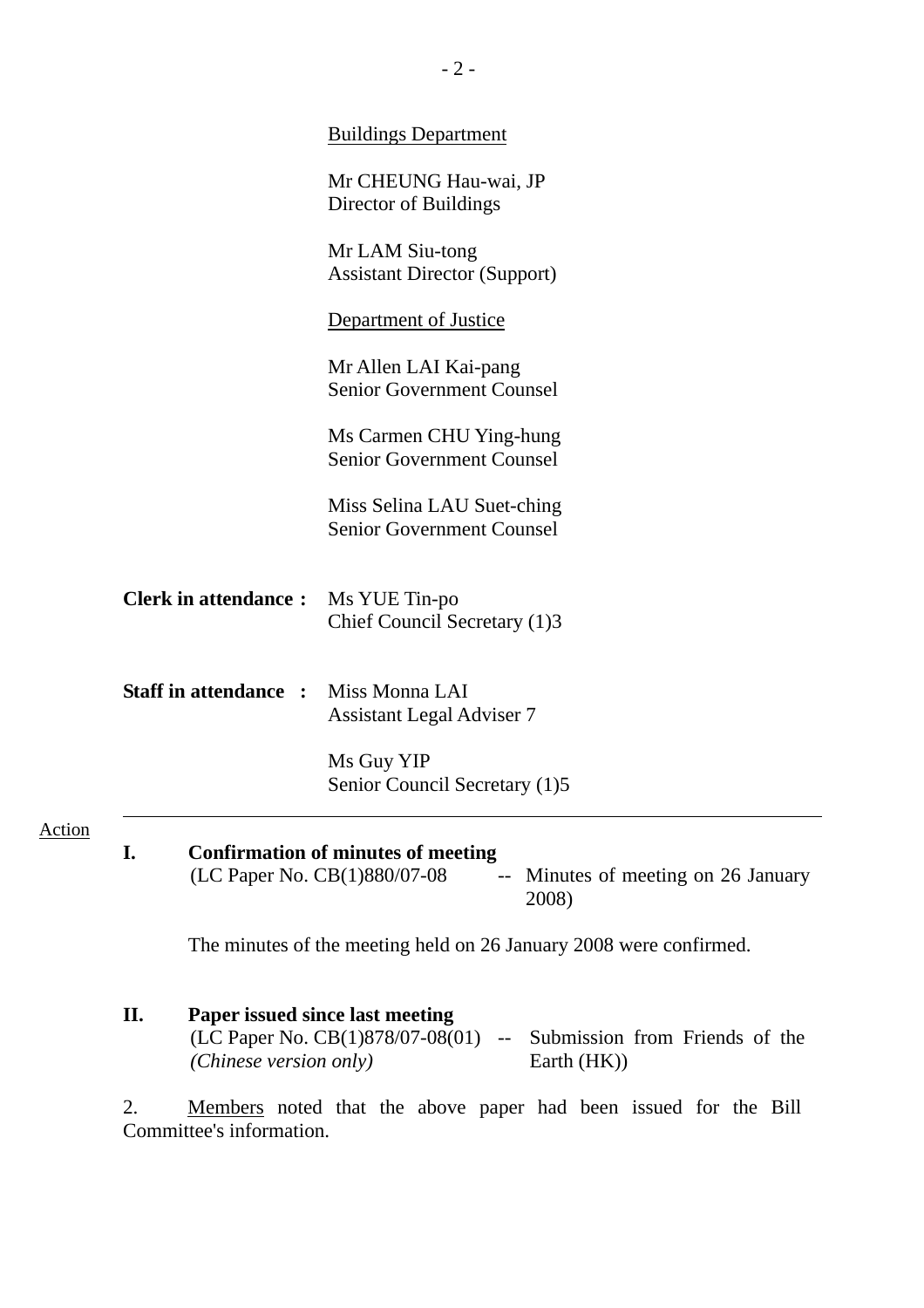| Action | $-3-$                                                                                                                                                        |                                                                                                                                                       |
|--------|--------------------------------------------------------------------------------------------------------------------------------------------------------------|-------------------------------------------------------------------------------------------------------------------------------------------------------|
| Ш.     | <b>Meeting with the Administration</b><br>(LC Paper No. CB(1)785/07-08(02)                                                                                   | -- Administration's response<br>to<br>views submitted by various<br>organizations on the Buildings<br>(Amendment) Bill 2007                           |
|        | LC Paper No. $CB(1)785/07-08(03)$                                                                                                                            | -- Letter dated 11 February 2008 to<br>the Development Bureau                                                                                         |
|        | LC Paper No. $CB(1)882/07-08(01)$                                                                                                                            | -- Letter dated 25 February 2008<br>from the Development Bureau                                                                                       |
|        | LC Paper No. $CB(1)927/07-08(01)$ -- Letter dated 25 February 2008 to<br>the<br>(tabled)<br>at<br>meeting and<br>subsequently issued on 28 February<br>2008) | the Development Bureau                                                                                                                                |
|        | LC Paper No. $CB(1)927/07-08(02)$ -- Administration's<br><i>the</i> meeting and<br>(tabled)<br>at<br>subsequently issued on 28 February<br>2008)             | paper<br>on<br>preliminary draft of Building<br>Works<br>(Minor)<br>and<br>Related<br>Matters)<br>Regulation<br>and<br><b>Schedule of Minor Works</b> |
|        | Other relevant papers                                                                                                                                        |                                                                                                                                                       |
|        | LC Paper No. CB(3)173/07-08                                                                                                                                  | -- The Bill                                                                                                                                           |
|        | LC Paper No. $CB(1)473/07-08(01)$                                                                                                                            | -- Marked-up copy of the<br>Bill<br>prepared by the Legal Service<br>Division                                                                         |
|        | Ref: DEVB(PL-B) 30/30/120                                                                                                                                    | The Legislative Council Brief on<br>"Buildings (Amendment)<br>Bill<br>2007" issued by the Development<br>Bureau)                                      |
|        |                                                                                                                                                              |                                                                                                                                                       |

3. The Bills Committee deliberated (Index of proceedings attached at **Appendix**).

Admin 4. The Administration was requested to provide the following information:

- (a) response to the views expressed by Friends of the Earth (LC Paper No. CB(1)878/07-08(01)) on light nuisance including measures which might be taken to help contain the problem of light nuisance under the minor works control system;
- (b) the mechanism for registered minor works contractors (RMWCs) to notify the Building Authority (BA) and the BA to confirm acceptance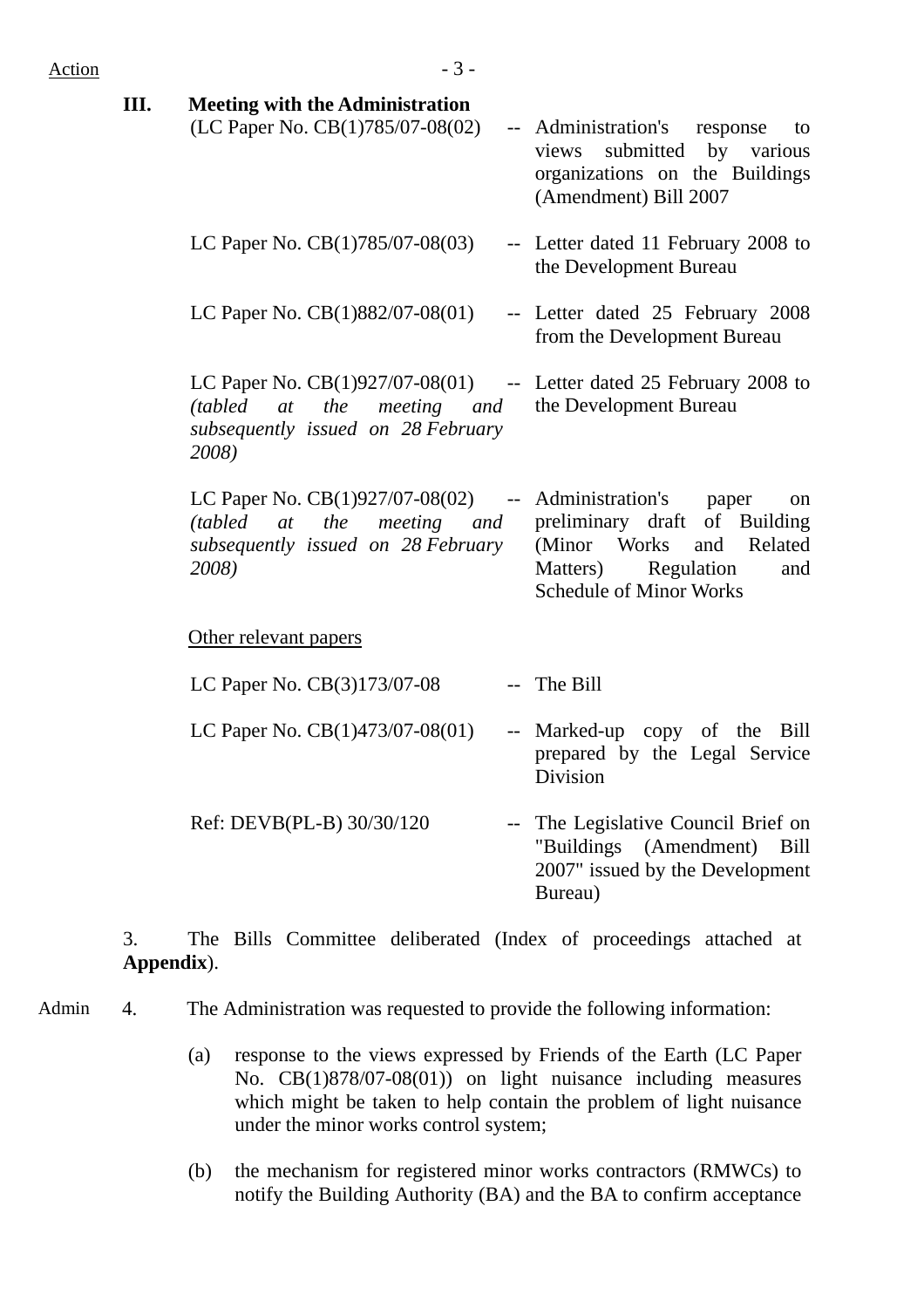of the completed minor works as well as the instrument/channel to be used to promulgate the mechanism;

- (c) response to members' concern about the legal implications of implementing the Validation Scheme on possible title and conveyancing problems after consulting the Law Society of Hong Kong (LC Paper No. CB(1)785/07-08(02) Part A(VI) 6.3(a)); and
- (d) response to the query on the Administration's proposal to adopt different registration arrangements for partnerships and sole proprietorships operating as "firms" from that for "individual workers" and measures to help practitioners who were eligible for applying for registration as RMWCs either as firm-based or individual-based contractors to make informed decision on their preferred stream.

### Date of next meetings

5. The Chairman reminded members that the sixth and seventh meetings of the Bills Committee would be held on Tuesday, 11 March 2008 at 2:30 pm and Thursday, 27 March 2008 at 2:30 pm respectively. Subject to the progress of the discussion, the Bills Committee might proceed to commence clause-by-clause examination of the Bill. Members agreed.

6. The Chairman instructed the Clerk to make arrangements for future meetings of the Bills Committee to be scheduled for April and May 2008.

(*Post-meeting note*: Members had been duly informed of the meeting arrangement for the eighth to  $12<sup>th</sup>$  meetings of the Bills Committee vide LC Paper No. CB(1)911/07-08 issued on 27 February 2008.)

#### **IV. Any other business**

7. There being no other business, the meeting ended at 12:45 pm.

Council Business Division 1 Legislative Council Secretariat 25 March 2008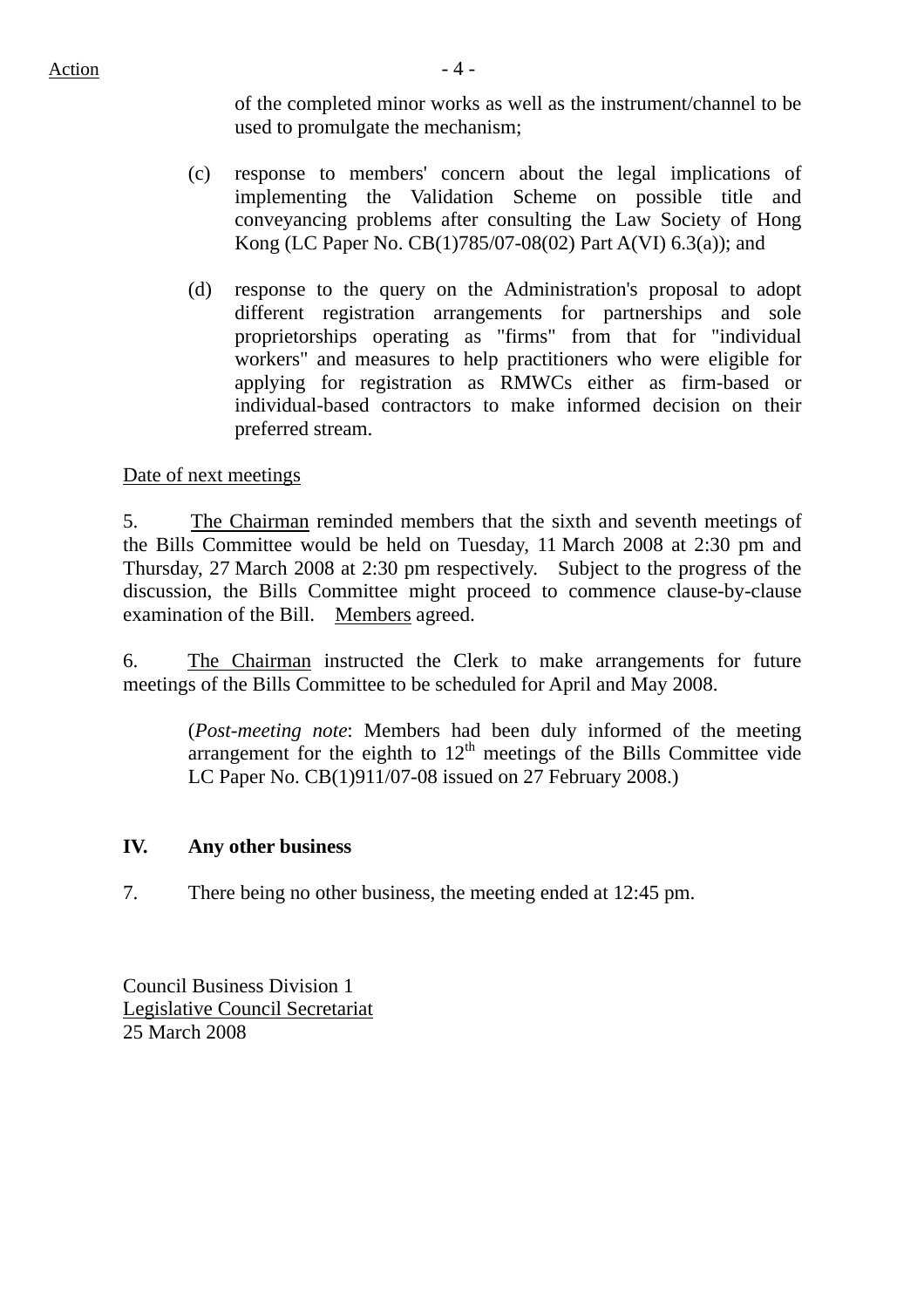#### **Proceedings of fifth meeting of Bills Committee on Buildings (Amendment) Bill 2007 on Tuesday, 26 February 2008, at 10:45 am in Conference Room A of the Legislative Council Building**

| <b>Time</b><br>marker | <b>Speaker</b>                                 | Subject(s)                                                                                                                                                                                                                                                                                                                                                                                                                                                                                                                                                                                                                                                                                                                                                                                                                                                                                                                                                                                                                      | <b>Action</b><br>required                                                                             |
|-----------------------|------------------------------------------------|---------------------------------------------------------------------------------------------------------------------------------------------------------------------------------------------------------------------------------------------------------------------------------------------------------------------------------------------------------------------------------------------------------------------------------------------------------------------------------------------------------------------------------------------------------------------------------------------------------------------------------------------------------------------------------------------------------------------------------------------------------------------------------------------------------------------------------------------------------------------------------------------------------------------------------------------------------------------------------------------------------------------------------|-------------------------------------------------------------------------------------------------------|
| $000024 -$<br>000105  | Chairman                                       | Confirmation of minutes of the meeting held on<br>26 January 2008 (LC Paper No. CB(1)880/07-08)                                                                                                                                                                                                                                                                                                                                                                                                                                                                                                                                                                                                                                                                                                                                                                                                                                                                                                                                 |                                                                                                       |
| $000106 -$<br>000428  | Chairman<br>Ms Audrey EU<br>Prof Patrick LAU   | Submission from Friends of the Earth (FOE)<br>(LC Paper No. CB(1)878/07-08(01)<br>Ms Audrey EU's advice that the Panel<br>on<br>Environmental Affairs would follow up on the<br>views expressed by FOE on light nuisance.                                                                                                                                                                                                                                                                                                                                                                                                                                                                                                                                                                                                                                                                                                                                                                                                       | The<br>Administration to<br>take<br>action<br>as<br>stated<br>in<br>paragraph 4(a) of<br>the minutes. |
| $000429 -$<br>001344  | Chairman<br>Administration<br>Ir Dr Raymond HO | The Administration's advice that a meeting was<br>(a)<br>conducted on 22 February 2008 between the<br>Administration and the Hong Kong Institute of<br>Surveyors (HKIS) to exchange views on issues<br>including the adoption of the term "prescribed"<br>requirement minor works" in the Bill, the<br>of<br>registered geotechnical<br>appointment<br>engineers for some Class I minor works;<br>inclusion of works items which required the<br>issuance of occupation permits as minor works;<br>and the drafting of the proposed section<br>$41(3)(b)$ of the Bill.<br>The Administration<br>would further discuss these issues with other<br>professional institutes before reverting to the<br><b>Bills Committee.</b><br>Discussion on the instrument to promulgate<br>(b)<br>minor works and designated exempted works.<br>Consideration should be given to allowing<br>flexibility for amendment from time to time so<br>as to cope with the technological advancement<br>and development of the construction industry. |                                                                                                       |
| $001345 -$<br>001723  | Chairman<br>Administration<br>Prof Patrick LAU | Preliminary Draft of Building (Minor Works and<br>Related Matters) Regulation and Schedule of Minor<br>Works<br>(tabled at the meeting and subsequently issued vide<br>LC Paper No. $CB(1)927/07-08(02)$ on 28 February<br>2008)<br>Administration's<br>advice<br>The<br>that<br>the<br>(a)<br>preliminary draft Regulation and Schedule of<br>Minor Works were subject to amendments with<br>reference to the comments agreed by the Bills<br>Committee and further revision by the Law                                                                                                                                                                                                                                                                                                                                                                                                                                                                                                                                        |                                                                                                       |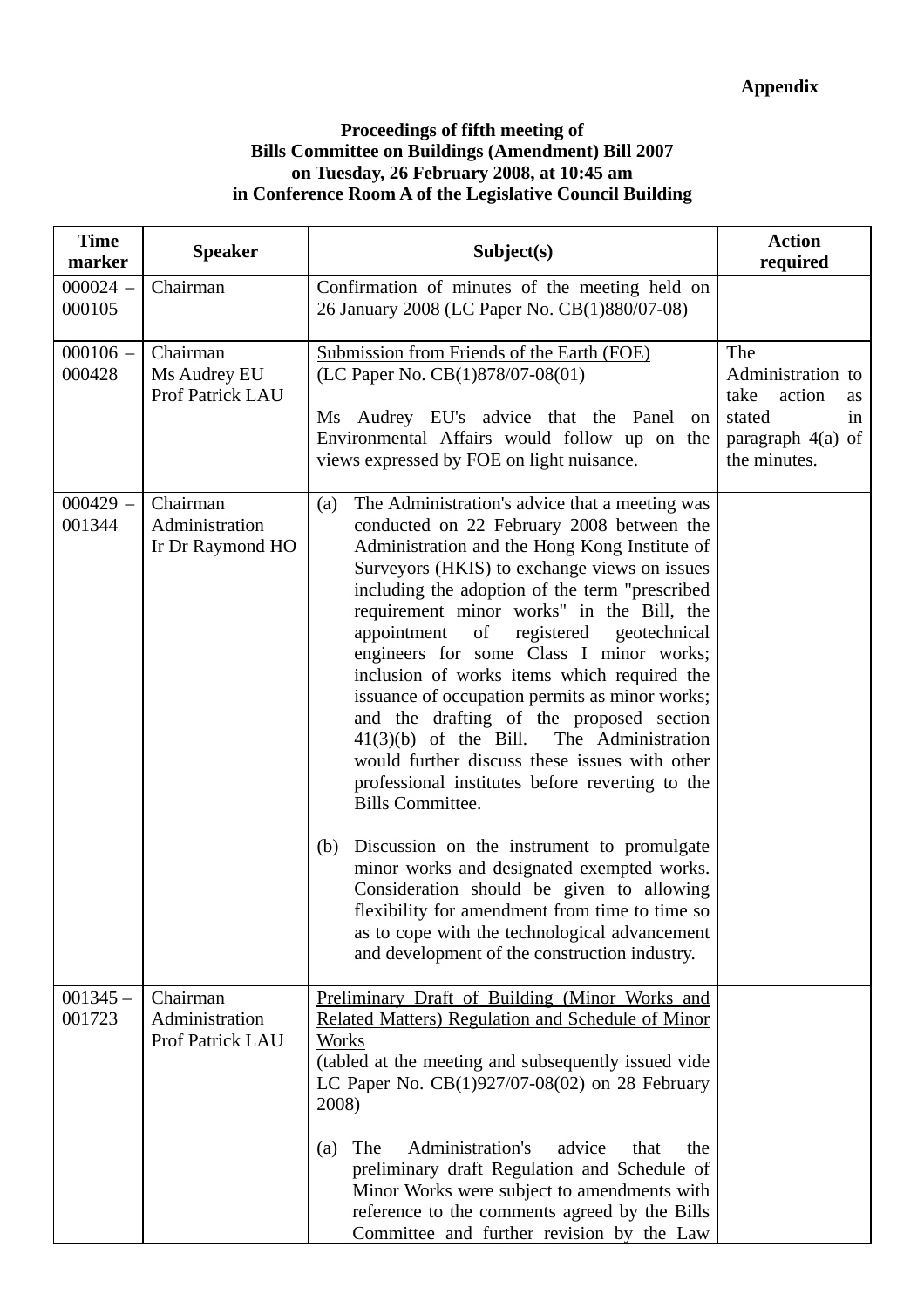| <b>Time</b><br>marker | <b>Speaker</b>                                                                         | Subject(s)                                                                                                                                                                                                                                                                                                                                                                                                                                                                                                                                                                                                                                                                                                                                                                                                                                                                                                                                      | <b>Action</b><br>required                                                                               |
|-----------------------|----------------------------------------------------------------------------------------|-------------------------------------------------------------------------------------------------------------------------------------------------------------------------------------------------------------------------------------------------------------------------------------------------------------------------------------------------------------------------------------------------------------------------------------------------------------------------------------------------------------------------------------------------------------------------------------------------------------------------------------------------------------------------------------------------------------------------------------------------------------------------------------------------------------------------------------------------------------------------------------------------------------------------------------------------|---------------------------------------------------------------------------------------------------------|
|                       |                                                                                        | Draftsman.<br>(b) Prof Patrick LAU's remark that flexibility<br>should be allowed for future amendments on<br>the Schedule of Minor Works in the light of<br>implementation experience.                                                                                                                                                                                                                                                                                                                                                                                                                                                                                                                                                                                                                                                                                                                                                         |                                                                                                         |
| $001724 -$<br>001945  | Chairman<br>Administration                                                             | The Administration's response to deputations' views<br>on the proposed minor works control system raised<br>at the meeting on 26 January 2008<br>(LC Paper No. $CB(1)785/07-08(02)$ )<br>Part A(III) 3.4 - Hong Kong Bar Association<br>(HKBA)'s view that warning notices registered with<br>the Land Registry against unauthorized minor<br>works might give rise to disputes in the sale and<br>purchase of the concerned property<br>Members raised no query.                                                                                                                                                                                                                                                                                                                                                                                                                                                                               |                                                                                                         |
| $001946 -$<br>002145  | Chairman<br>Administration                                                             | Part $A(III)$ 3.6(b) - HKIS' view that, for the sake of<br>building safety, the owner, rather than the appointed<br>person, should be responsible for "alteration,<br>rectification or reinforcement works"<br>Members raised no query.                                                                                                                                                                                                                                                                                                                                                                                                                                                                                                                                                                                                                                                                                                         |                                                                                                         |
| $002146 -$<br>003318  | Chairman<br>Administration<br>Legal<br>Assistant<br>Adviser 7 (ALA)<br>Mr LI Kwok-ying | Part $A(III)$ 3.8(a) - the Law Society of Hong Kong<br>(LSHK)'s suggestion that to avoid title problems, a<br>simple form should be devised for RMWCs to notify<br>the BA upon completion of minor works and such<br>document should be registered with the Land<br>Registry<br>Administration's<br>The<br>advice<br>that<br>(a)<br>was<br>completion certificates would be in specified<br>form, the design of which would be as simple<br>as possible for contractors to complete. The<br>information provided by the RMWCs in the<br>certificates would be scanned and would be<br>available for public inspection in Buildings<br>Department's Building Information Center.<br>For the long run, the information would be<br>uploaded onto the Internet for public<br>inspection.<br>(b) ALA's enquiry on whether the completion<br>certificates would be accepted by the BA as<br>satisfactory completion of the concerned minor<br>works. | The<br>Administration to<br>take<br>action<br>as<br>stated<br>in<br>paragraph $4(b)$ of<br>the minutes. |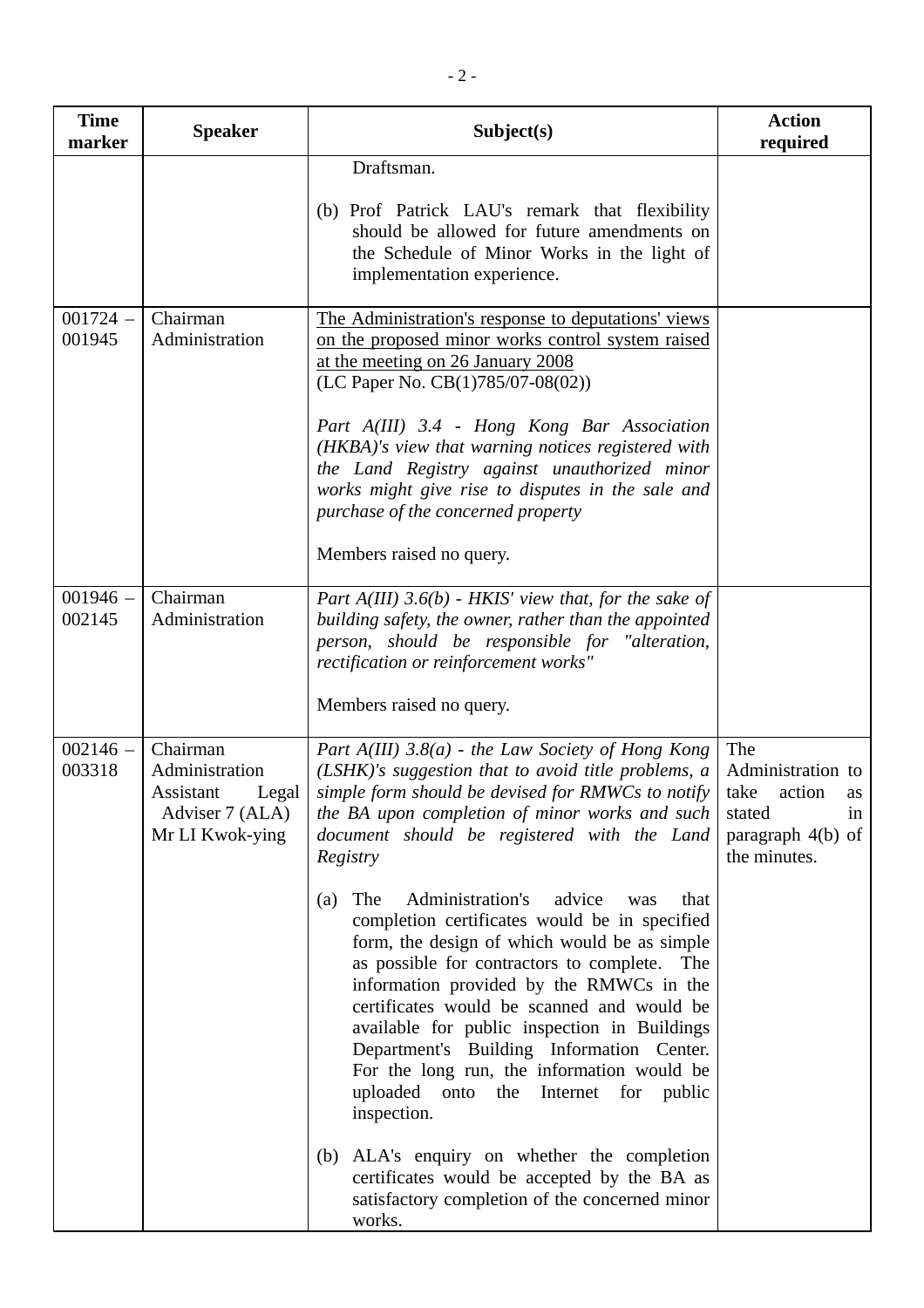| <b>Time</b><br>marker | <b>Speaker</b>                                       | Subject(s)                                                                                                                                                                                                                                                                                                                                                                                                                                                                                                                                                                                                                                                                                                                                                                                                                                                                                                           | <b>Action</b><br>required |
|-----------------------|------------------------------------------------------|----------------------------------------------------------------------------------------------------------------------------------------------------------------------------------------------------------------------------------------------------------------------------------------------------------------------------------------------------------------------------------------------------------------------------------------------------------------------------------------------------------------------------------------------------------------------------------------------------------------------------------------------------------------------------------------------------------------------------------------------------------------------------------------------------------------------------------------------------------------------------------------------------------------------|---------------------------|
|                       |                                                      | The Administration's advice that a completion<br>(c)<br>certificate issued by a RMWC was to certify<br>the minor works had been done to the<br>contractor's satisfaction and in accordance with<br>the BO.<br>To ensure building safety, audit<br>inspections would be conducted by the<br>Buildings Department (BD) on completed<br>works within two weeks, if possible, after<br>receipt of the completion certifications<br>submitted by RMWCs. A letter would be<br>issued to the concerned RMWC to confirm<br>BA's acknowledgement. Follow-up action<br>would be taken if audit result was not<br>satisfactory.<br>(d) Mr LI Kwok-ying's enquiry on whether the<br>completion certificates would be registered<br>with the Land Registry. He remarked that as<br>it was not uncommon that title documents of<br>rural housing were lost over time, a completion<br>certificate might serve as a proof of title. |                           |
|                       |                                                      | The Administration's advice that as there would<br>(e)<br>be cost implications for registering certificates<br>related to minor works with the Land Registry,<br>building owners might pursue the registration<br>on their own volition. Nevertheless, records<br>of completion of minor works would be<br>maintained by the BD on a routine and<br>permanent basis for public inspection.                                                                                                                                                                                                                                                                                                                                                                                                                                                                                                                           |                           |
| $003319 -$<br>004424  | Chairman<br>Administration<br>ALA<br>Ms LI Fung-ying | Part $A(V)$ 5.2(b) - HKIS' view that the provision<br>making it an offence for diverging or deviating from<br>submitted plans of minor works should be deleted<br>The Administration's explanation that under the<br>(a)<br>minor works control system, works should be<br>carried out according to standard drawings<br>provided by the BD. It would be an offence<br>for the RMWC to carry out works which<br>significantly deviated or diverged from the<br>works shown in the plans submitted to the BA.<br>Further refinement of the Bill would be<br>considered to clarify the policy intent.<br>ALA's enquiry about the reporting standard to<br>(b)<br>required of RMWCs for<br>certifying<br>be<br>satisfactory completion of minor works.<br>Administration's advice that in<br>The<br>the<br>(c)                                                                                                          |                           |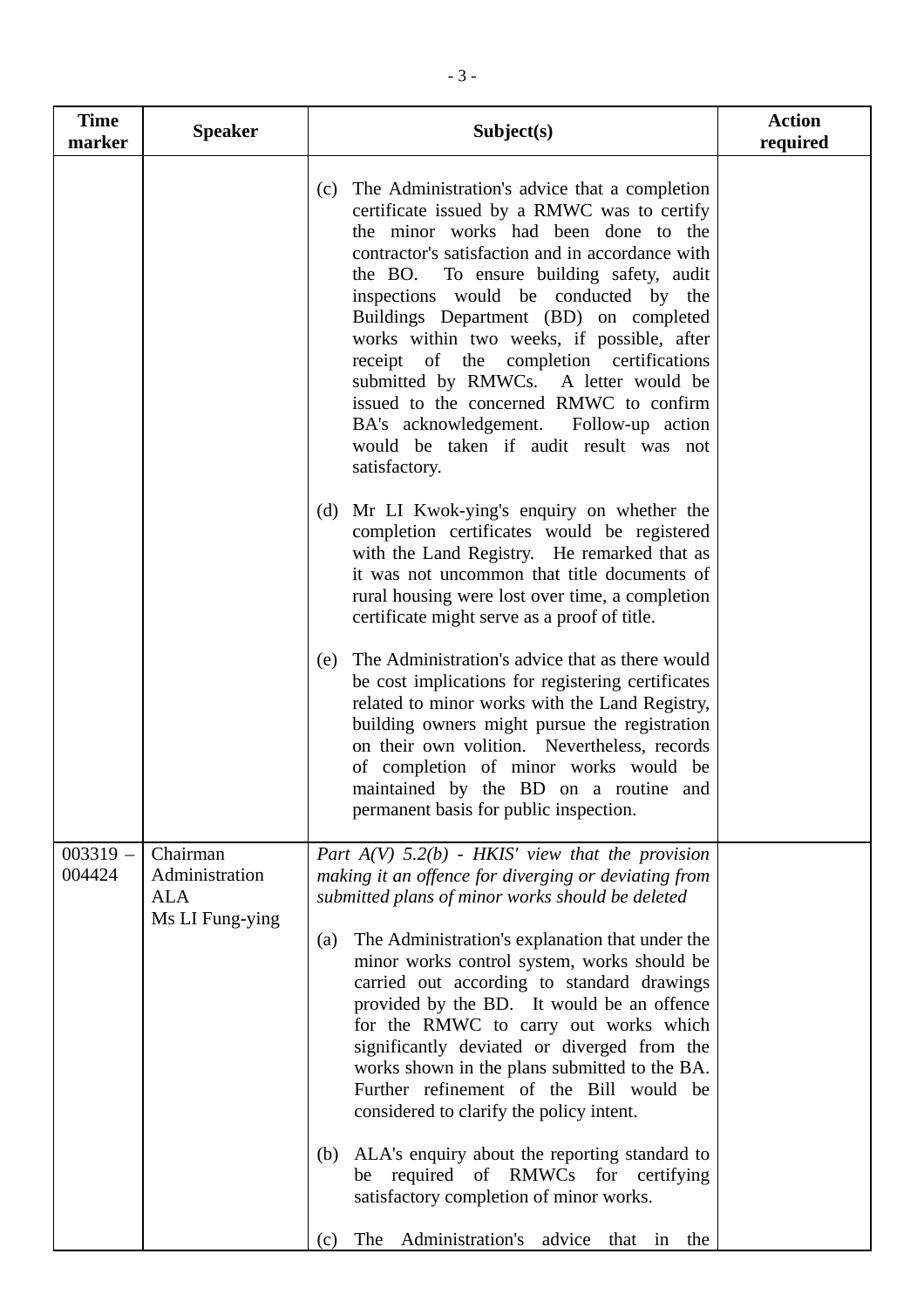| <b>Time</b><br>marker | <b>Speaker</b> | Subject(s)                                                                                                                                                                                                                                                                                                                                                                                                                                                   | <b>Action</b><br>required |
|-----------------------|----------------|--------------------------------------------------------------------------------------------------------------------------------------------------------------------------------------------------------------------------------------------------------------------------------------------------------------------------------------------------------------------------------------------------------------------------------------------------------------|---------------------------|
|                       |                | prescribed completion certificates, RMWCs<br>would be required to provide information such<br>as plans or brief description and photos of the<br>completed works and certification that the<br>minor works had been done to the contractor's<br>satisfaction and in accordance with the BO.                                                                                                                                                                  |                           |
|                       |                | (d) Ms LI Fung-ying's concern about :                                                                                                                                                                                                                                                                                                                                                                                                                        |                           |
|                       |                | the objective criteria to be used for<br>(i)<br>determining whether a completed minor<br>works had significantly deviated or<br>diverged from the works plans;                                                                                                                                                                                                                                                                                               |                           |
|                       |                | whether the refinement of the Bill, if<br>(ii)<br>deemed necessary, would be made during<br>the Bills Committee's scrutiny; and                                                                                                                                                                                                                                                                                                                              |                           |
|                       |                | complying with BA's reporting<br>(iii)<br>in<br>reduce<br>measures<br>help<br>system,<br>to<br>RMWCs' burden on paper work.                                                                                                                                                                                                                                                                                                                                  |                           |
|                       |                | The Administration's advice that :<br>(e)                                                                                                                                                                                                                                                                                                                                                                                                                    |                           |
|                       |                | in general, whether the completed minor<br>(i)<br>works would meet the prescribed safety<br>standards and requirements would be<br>used as the criteria for assessment in the<br>audit inspection;                                                                                                                                                                                                                                                           |                           |
|                       |                | the Administration would consider if it<br>(ii)<br>was necessary to refine the Bill to clarify<br>that it would be an offence if the<br>completed minor works had significantly<br>deviated or diverged from the plans<br>submitted by the authorized persons or<br>standard<br>contractors,<br>drawings,<br>specifications<br>promulgated<br>the<br><b>or</b><br>relevant code of practice and would pose<br>a hazard to building quality or safety;<br>and |                           |
|                       |                | the completion certificates would be<br>(iii)<br>necessary for certifying legitimate minor<br>works and notifying the BA of the<br>responsible RMWCs/workers.<br>Simple<br>and straightforward prescribed forms<br>would be used to alleviate, as far as<br>possible, RMWCs' burden in completing<br>the forms.                                                                                                                                              |                           |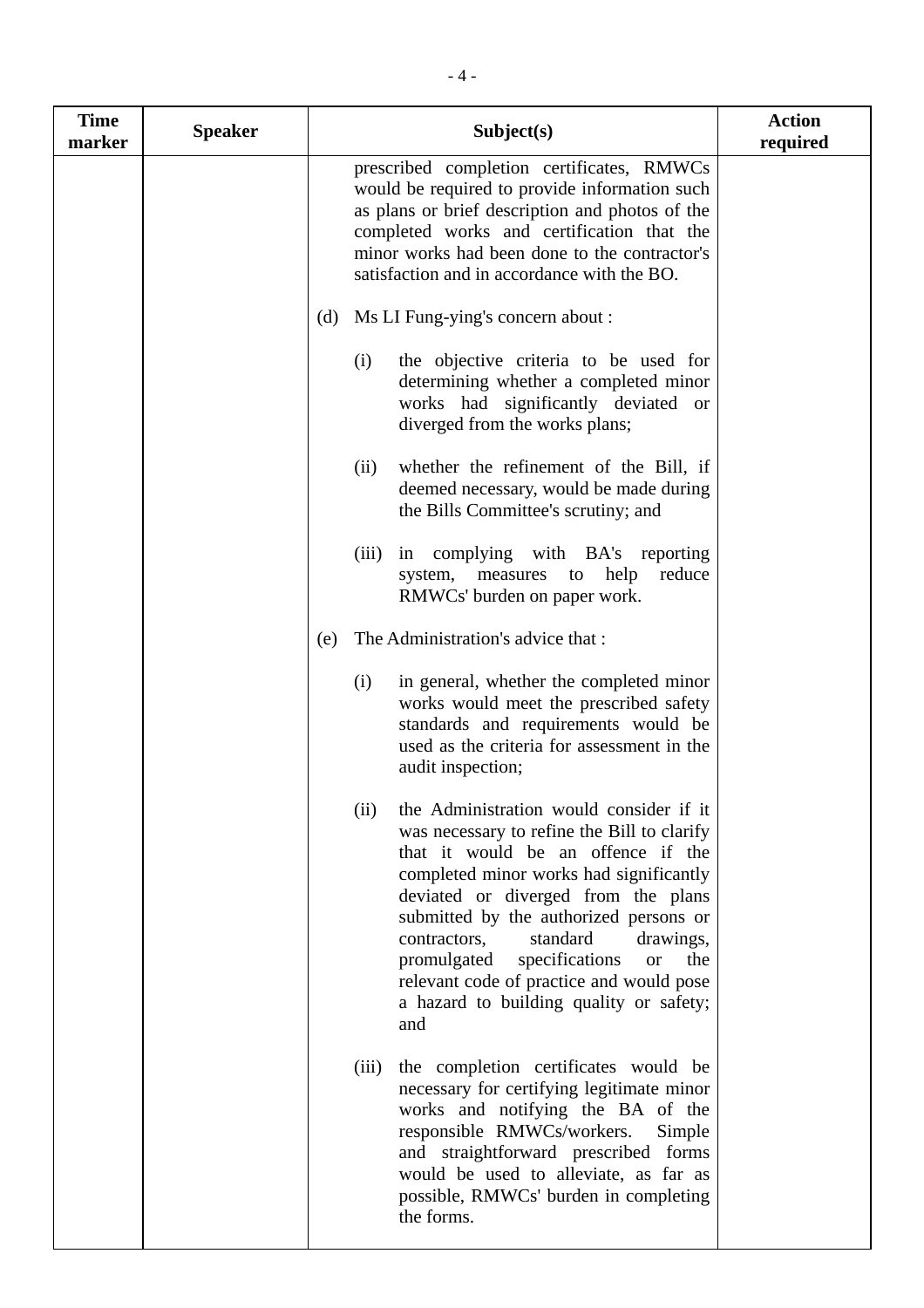| <b>Time</b><br>marker | <b>Speaker</b>                                                                                   | Subject(s)                                                                                                                                                                                                                                                                                                                                                                                                                                                                                                                                                                                                                                                                                                                                                                                                                                                                                                                                                                                                                                                                                                                                                                                                                                                                                                                                                                                                                                                                                                                                                                                                                                                                      | <b>Action</b><br>required                                                                              |
|-----------------------|--------------------------------------------------------------------------------------------------|---------------------------------------------------------------------------------------------------------------------------------------------------------------------------------------------------------------------------------------------------------------------------------------------------------------------------------------------------------------------------------------------------------------------------------------------------------------------------------------------------------------------------------------------------------------------------------------------------------------------------------------------------------------------------------------------------------------------------------------------------------------------------------------------------------------------------------------------------------------------------------------------------------------------------------------------------------------------------------------------------------------------------------------------------------------------------------------------------------------------------------------------------------------------------------------------------------------------------------------------------------------------------------------------------------------------------------------------------------------------------------------------------------------------------------------------------------------------------------------------------------------------------------------------------------------------------------------------------------------------------------------------------------------------------------|--------------------------------------------------------------------------------------------------------|
| $004425 -$<br>004544  | Chairman<br>Administration                                                                       | Part $A(V)$ 5.2(c) - HKIS' view that the provision<br>making it an offence for a RMWC who contravened<br>section $17(1)$ of the BO should be deleted<br>Members raised no query.                                                                                                                                                                                                                                                                                                                                                                                                                                                                                                                                                                                                                                                                                                                                                                                                                                                                                                                                                                                                                                                                                                                                                                                                                                                                                                                                                                                                                                                                                                |                                                                                                        |
| $004545 -$<br>004722  | Chairman<br>Administration                                                                       | Part $A(VI)$ 6.1(c) - HKIS' view that the amendments<br>to require authorized person to supply copy of<br>approved plans to RMWC and the keeping of the<br>plans on site by RMWC should be deleted<br>Members raised no query.                                                                                                                                                                                                                                                                                                                                                                                                                                                                                                                                                                                                                                                                                                                                                                                                                                                                                                                                                                                                                                                                                                                                                                                                                                                                                                                                                                                                                                                  |                                                                                                        |
| $004723 -$<br>012041  | Chairman<br>Administration<br><b>ALA</b><br>Ir Dr Raymond HO<br>Ms Audrey EU<br>Prof Patrick LAU | Part $B(VI)$ 6.3(a) - LSHK's query on whether<br>compliance with the minor works control system<br>would relieve a building owner from the allegation<br>of contravening the relevant Government lease<br>In response to ALA and members' queries, the<br>(a)<br>Administration advised that under the extant<br>BO, all building works should comply fully<br>with the statutory requirements, including the<br>prior approval of plans and consent for<br>commencement by the BA, appointment of<br>authorized persons and building professionals,<br>existing unauthorized<br>As<br>such,<br>etc.<br>supporting frames for air-conditioners, drying<br>racks and small canopies would still be<br>regarded as unauthorized building works<br>(UBWs) even if they had been validated under<br>the proposed Validation Scheme. In view that<br>their continual existence as UBWs might create<br>problems<br>relating to land<br>titles<br>and<br>the Administration<br>conveyancing,<br>would<br>discuss further with LSHK on the legal<br>implications of the Validation Scheme and<br>revert to the Bills Committee on the proposed<br>way forward.<br>(c) Members expressed grave concern about the<br>legal implications of the Validation Scheme.<br>Ms Audrey EU suggested that ex post<br>recognition should be given to the validated<br>building works if their safety condition had<br>been fully certified. Ir Dr Raymond HO<br>suggested to legitimize minor works which<br>would not pose a danger, e.g. a supporting<br>frame for air-conditioner which was erected<br>within 3 metres from the ground. Prof Patrick<br>LAU said that there could be problem to | The<br>Administration to<br>take<br>action<br>as<br>stated<br>in<br>paragraph $4(c)$ of<br>the minutes |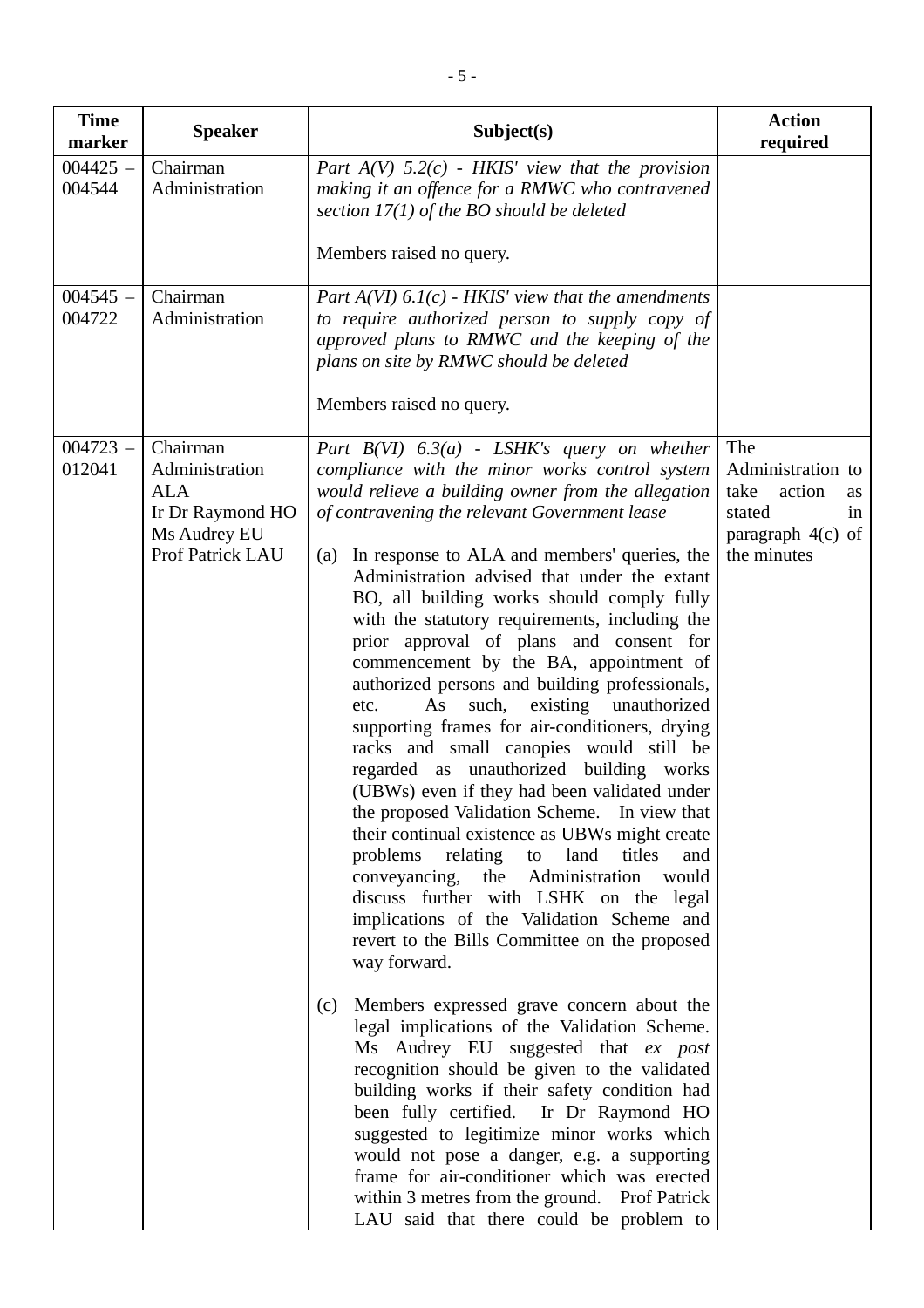| <b>Time</b><br>marker | <b>Speaker</b>                                                                                  | Subject(s)                                                                                                                                                                                                                                                                                                                                                                                                                                                                                                                                                                                                                                                                                                                                                                                                                                                              | <b>Action</b><br>required                                                                              |
|-----------------------|-------------------------------------------------------------------------------------------------|-------------------------------------------------------------------------------------------------------------------------------------------------------------------------------------------------------------------------------------------------------------------------------------------------------------------------------------------------------------------------------------------------------------------------------------------------------------------------------------------------------------------------------------------------------------------------------------------------------------------------------------------------------------------------------------------------------------------------------------------------------------------------------------------------------------------------------------------------------------------------|--------------------------------------------------------------------------------------------------------|
|                       |                                                                                                 | legalize works that were constructed without<br>prior approval of the BA and suggested that the<br>agreement between vendor and purchaser to<br>sell the property with the concerned works<br>could be registered with the Land Registry to<br>help eliminate conveyancing disputes that<br>might arise due to the continual existence of<br>the validated minor works.                                                                                                                                                                                                                                                                                                                                                                                                                                                                                                 |                                                                                                        |
|                       |                                                                                                 | (d) In relation to Prof Patrick LAU's suggestion,<br>ALA advised that it was doubtful whether the<br>suggested agreement might still lead to a<br>repudiation of the transaction concerned. The<br>court might need to decide whether breach of<br>the Buildings Ordinance (Cap. 123) due to the<br>carrying out of the concerned works without<br>the approval of BD went to the root of the title<br>and thus the purchaser was entitled to rescind<br>the Agreement for sale and purchase of the<br>property if the conveyancing dispute was<br>pursued in a legal proceeding.                                                                                                                                                                                                                                                                                       |                                                                                                        |
| $012042 -$<br>020044  | Chairman<br>Administration<br>Ms Audrey EU<br><b>ALA</b><br>Ms LI Fung-ying<br>Prof Patrick LAU | Administration's response dated 25 February 2008<br>to ALA's letter dated 11 February 2008<br>(LC Paper No. $CB(1)882/07-08(01)$ )<br>Briefing by the Administration on the proposed<br>(a)<br>registration of RMWC, the<br>transitional<br>registration<br>arrangement<br>for<br>and<br>implementation of the Validation Scheme.<br>Discussion on the transitional arrangement for<br>(b)<br>the registration of RMWCs operating as firms.<br>ALA's advice that partnerships and sole<br>(c)<br>proprietorships were not legal entities. From<br>a legal perspective, their status was the same as<br>"individual workers".<br>As<br>such,<br>the<br>Administration's proposal to adopt different<br>registration arrangements for partnerships and<br>sole proprietorships operating as "firms" from<br>that for "individual workers" should be further<br>clarified. | The<br>Administration to<br>take<br>action<br>as<br>stated<br>1n<br>paragraph $4(d)$ of<br>the minutes |
|                       |                                                                                                 | Ms Audrey EU's remark that while partners<br>(d)<br>and sole proprietors operating as firms might<br>apply for registration as RMWCs either as<br>firm-based or individual-based contractors,<br>they should be fully informed of the different<br>arrangement of the proposed registration<br>system.                                                                                                                                                                                                                                                                                                                                                                                                                                                                                                                                                                  |                                                                                                        |